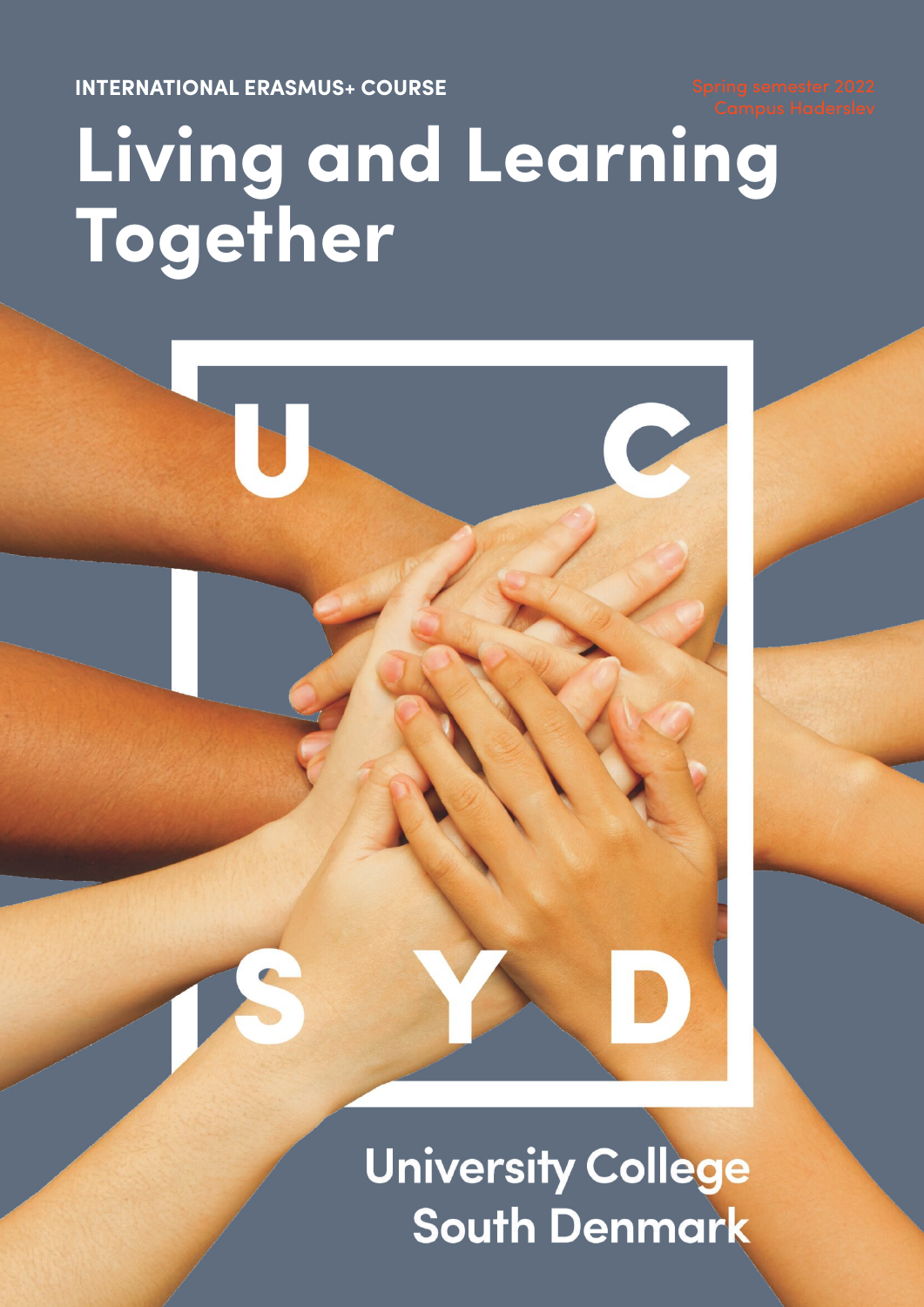## **Living and Learning Together**

## **February 7th to June 3rd, 2022**

The Department for Teacher Education, Campus Haderslev, provides a one semester international modular course specially designed for both foreign and Danish students.

The classes will be a combination of lectures, workshops, group-work, excursions, school visit, Socratic dialogues, and field visits.

The programme comprises 30 ECTS.

#### **Course content**

The course focuses on value in education and comparative aspects of teaching and learning, and will provide knowledge about and understanding of a culturally responsive pedagogy in an international perspective.

## **Headlines from the course**

**1) Nordic School: Culture and Philosophy** 10 ECTS Mandatory module

In this course you will get a general introduction to educational culture and school tradition in Denmark. Together we will work with an understanding of different didactic traditions and theories of Bildung. You will get experience with:

- Dialogue in class
- Project based learning and group work
- Knowledge by narrative, literature and reflection
- Excursions and school visits
- Short internship

- Study of groundbraking ideas for the Danish society and schools

- Have a go with the Danish Language (Language lessons)

- The end project of the course is an article on a topic chosen by the students.

**2) Playful Learning - Technology in Teaching** History and Culture Rebuilt and Retold 10 ECTS Elective module

Play with us and develop teaching while working and playing. We will build historical settings in the Minecraft Education Edition (Rebuild) and will retell history through narrative approaches of storytelling in many ways and with digital tools such as cartoons and animation films (Retold) .

This module is an experimental module where we (you and us) test the possibilities of creative digital tools and how these can have an impact in school by motivating children and supporting them in finding different ways to learn.

#### **3) Outdoor Learning and Living**

10 ECTS Elective module

Let us go out into nature and into history and explore how outdoor life can develop teaching. In this module, we will work with the "Open School" and challenge and experiment with the interaction between teaching and learning inside and outside the classroom.

During the module, we will spend time at the Viking Center of Ribe, we will teach students historical crafts at a museum, hike for two days on a historical route, explore excavation of fossils and conduct under-water studies at the beach. All activities have an exploratory and experimental approach, which will give the students a knowledge of how historical and local anchoring through teaching can be put in a global context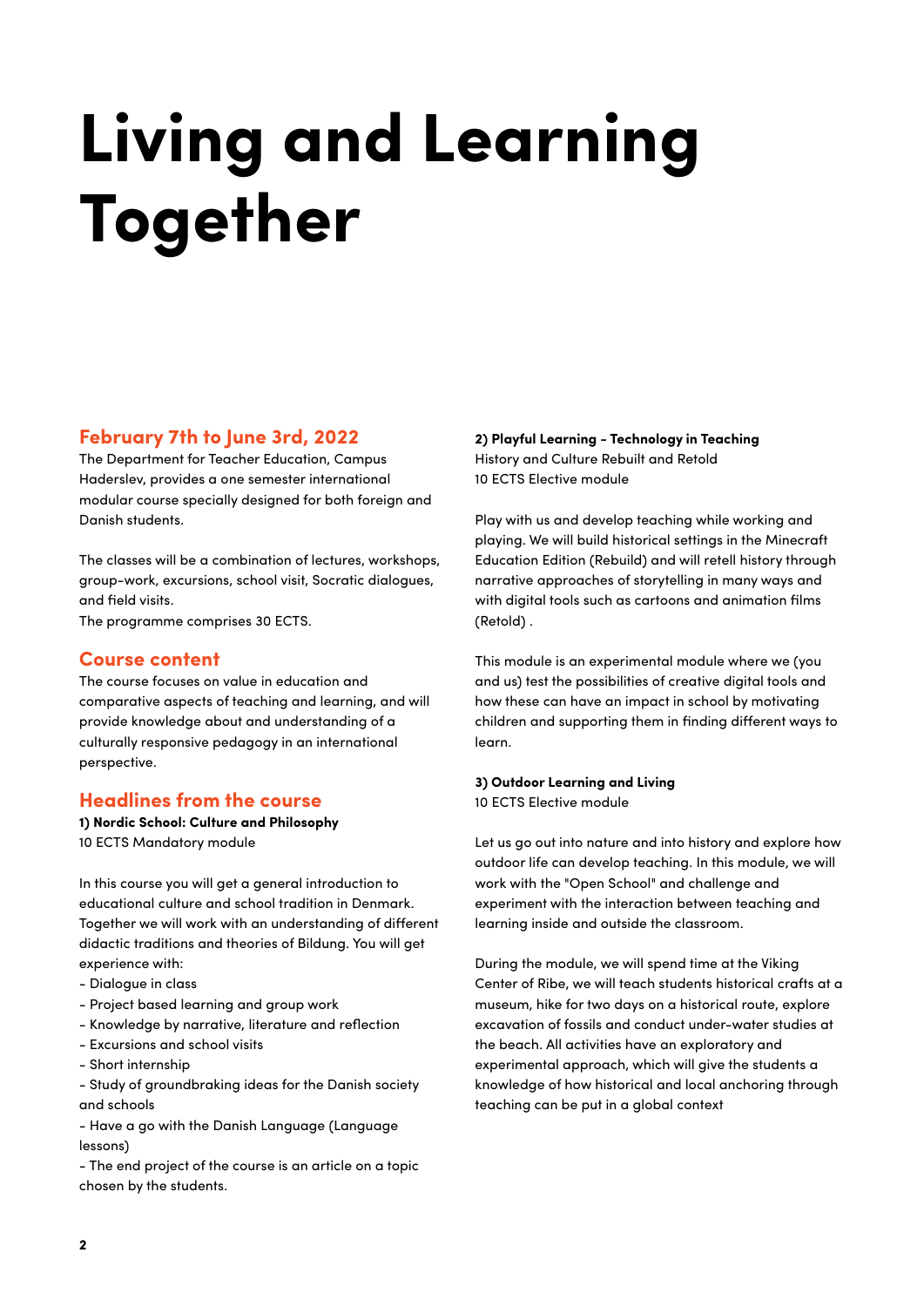#### **4) The Great American Novel**

US History Through Ten Novels 10 ECTS Elective module

It is difficult to define the part that literature may play in "nation-building" or "culture". The GAN, the Great American Novel, as coined by author John William De Forest, stands for exactly this idea – that a novel can contain what is typical and essential for its time. During the course, participants read (roughly) ten "canonical" American novels, primarily from the 19th and 20th centuries. Lecturers introduce the novels and their reception in American and international culture. We will emphasize not only their literary importance but also their reception in popular culture.

Students are expected to engage in discussion of the novels, and each study group of two to four persons should work more thoroughly on one or two of the novels – and present teaching ideas, plans, teaching materials (etc.) to the rest of the course.

Students will work on how to teach the novels and their historical, sociological, and cultural contexts to a younger audience, for example through adaptations in the form of films, tv-series, cartoons, etc.

#### **5) English: Language and Language Use**

10 ECTS Elective module

This module is part of the teacher education curriculum for becoming English teachers in Denmark. In order to choose this, students must be English language teacher students.

#### **Target groups**

Student teachers; primary and lower secondary school.

## **Aims**

This course will provide students with skills, knowledge and experience that will promote their intercultural

competences, i.e. the ability to live and work in diverse groups. In a comparative perspective on education systems, the students will work towards becoming reflective, creative and innovative teachers.

#### **Assessment**

Each course module includes assessment based on oral and/or written presentations. At least 80% attendance is required in each course module.

#### **Accommodation**

University College South Denmark will help you find accommodation. The price for accommodation is app. EUR 375. per month.

#### **Requirements**

The course requires English language skills on a B2 level according to the Common European Framework of References for Languages (CEFR). All course materials will be in English, and the language of instruction is English.

#### **Attention**

The students of the Outdoor Learning and Living course module must bring good hiking footwear, outdoor clothing and a good sleeping bag.

#### **Application**

Nominations for participation to be send no later than November 1st to Anne Jeppesen, International Mobility Officer, acje@ucsyd.dk, +45 7266 5011

#### **Further information**

Kirsten Margrethe Andersen, International Coordinator, kman@ucsyd.dk, +45 7266 5039

See a video about University College South Denmark [here](https://https//www.youtube.com/watch?v=3_d6zgoIfRQ) See a video from "Living and Learning Together" [here](https://https//www.youtube.com/watch?v=V7oqCLUr9Is)